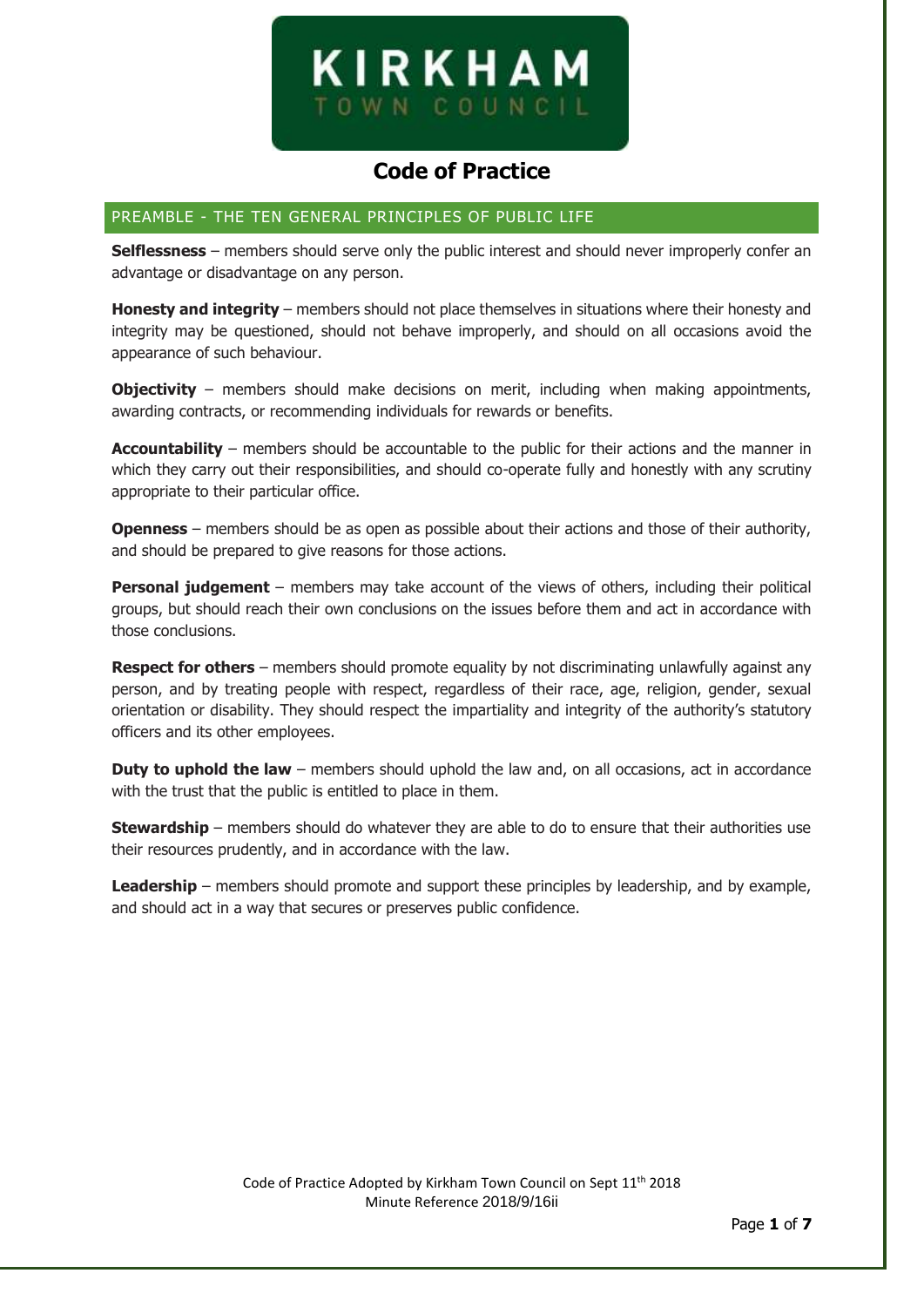## **PART 1 -**

## **GENERAL PROVISIONS**

#### **1. Introduction and interpretation**

- **A)** This Code applies to **you** as a member of a Council. The appendix contains the Statutory Requirements, which also apply to you.
- **B)** You should read this Code together with the ten general principles of public life.
- **C)** It is your responsibility to comply with the provisions of this Code. Failure to do so may result in a sanction being applied by the Council. Failure to take appropriate action is respect of a Disclosable Pecuniary Interest, may result in a criminal conviction and a fine of up to £5,000 and/or disqualification from office for a period of up to 5 years.

In this Code —

"meeting" means any meeting of —

- (a) the council;
- (b) the executive of the council;
- (c) any of the council's or its executive's committees, sub-committees, joint committees, joint sub-committees, or area committees;

"member" includes a co-opted member and an appointed member;

## **2. Scope**

- **A)** Subject to sub-paragraphs (2) and (3), you must comply with this Code whenever you
	- (a) Conduct the business of your council (which, in this Code, includes the business of the office to which you are elected or appointed); or
	- (b) Act, claim or give the impression you are acting as a representative of your council, and references to your official capacity are consulted accordingly.
- **B)** This code does not have effect in relation to your conduct other than where it is in your official capacity.
- **C)** Where you act as a representative of your council
	- (a) On another relevant council or authority, you must, when acting for that other council or authority, comply with that other council's or authority's code of conduct; or
	- (b) On any other body, you must, when acting for that other body, comply with your council's or authority's code of conduct, except and insofar as it conflicts with any other lawful obligations to which that other may be subject.

## **3. General obligations**

- **A)** You must treat others with respect.
- **B)** You must not
	- (a) do anything which may cause your council to breach the Equality Act
	- (b) bully any person;
	- (c) intimidate or attempt to intimidate any person who is or is likely to be  $-$ 
		- (i) a complainant,
		- (ii) a witness, or
		- (iii) involved in the administration of any investigation or proceedings, in relation to an allegation that a member (including yourself) has failed to comply with his or her council's code of conduct; or
	- (d) do anything which compromises or is likely to compromise the impartiality of those who work for, or on behalf of, your council.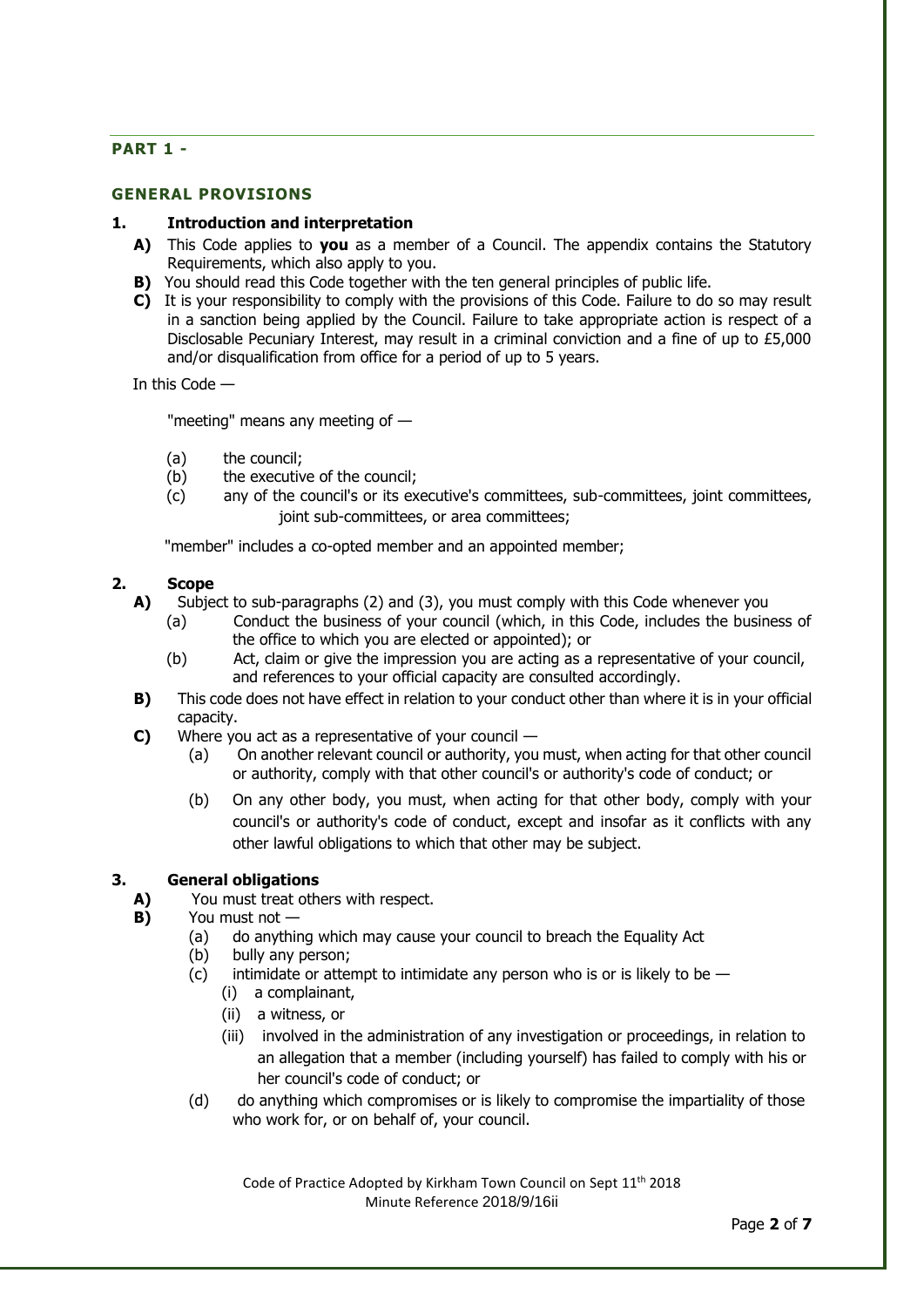## **4.You must not —**

- **A)** Disclose information given to you in confidence by anyone, or information acquired by you which you believe, or ought reasonably to be aware, is of a confidential nature, except where —
	- (a) you have the consent of a person authorised to give it;
	- (b) you are required by law to do so;
	- (c) the disclosure is made to a third party for the purpose of obtaining professional advice provided that the third party agrees not to disclose the information to any other person; or
	- (d) the disclosure is  $-$ 
		- (aa) reasonable and in the public interest; and
		- (bb) made in good faith and in compliance with the reasonable requirements of the authority;
- **B)** prevent another person from gaining access to information to which that person is entitled by law.
- **5. You must not conduct yourself in a manner which could reasonably be regarded as bringing your office into disrepute.**

## **6. You —**

- **A)** must not use or attempt to use your position as a member improperly to confer on or secure for yourself or any other person, an advantage or disadvantage; and
- **B)** must, when using or authorising the use by others of the resources of your council (a) act in accordance with your council's reasonable requirements;
	- (b) ensure that such resources are not used improperly for political purposes (including party political purposes); and
- **C)** must have regard to any applicable Local Authority Code of Publicity made under the Local Government Act 1986.

**7.**

- **A)** Must when reaching decisions on any matter you must have regard to any relevant advice provided to you by —
	- (a) Your Council's chief finance officer; or
	- (b) Your Council's Proper Officer, where that officer is acting pursuant to his or her statutory duties.
	- **B)** You must give reasons for all decisions in accordance with any statutory requirements and any reasonable additional requirements imposed by your authority.

## PART 2 -

## DISCLOSABLE PECUNIARY INTERESTS

This part explains the statutory requirements of the Localism Act 2011 (Sections 29-34) in relation to disclosable pecuniary interests. These are enforced by criminal sanction.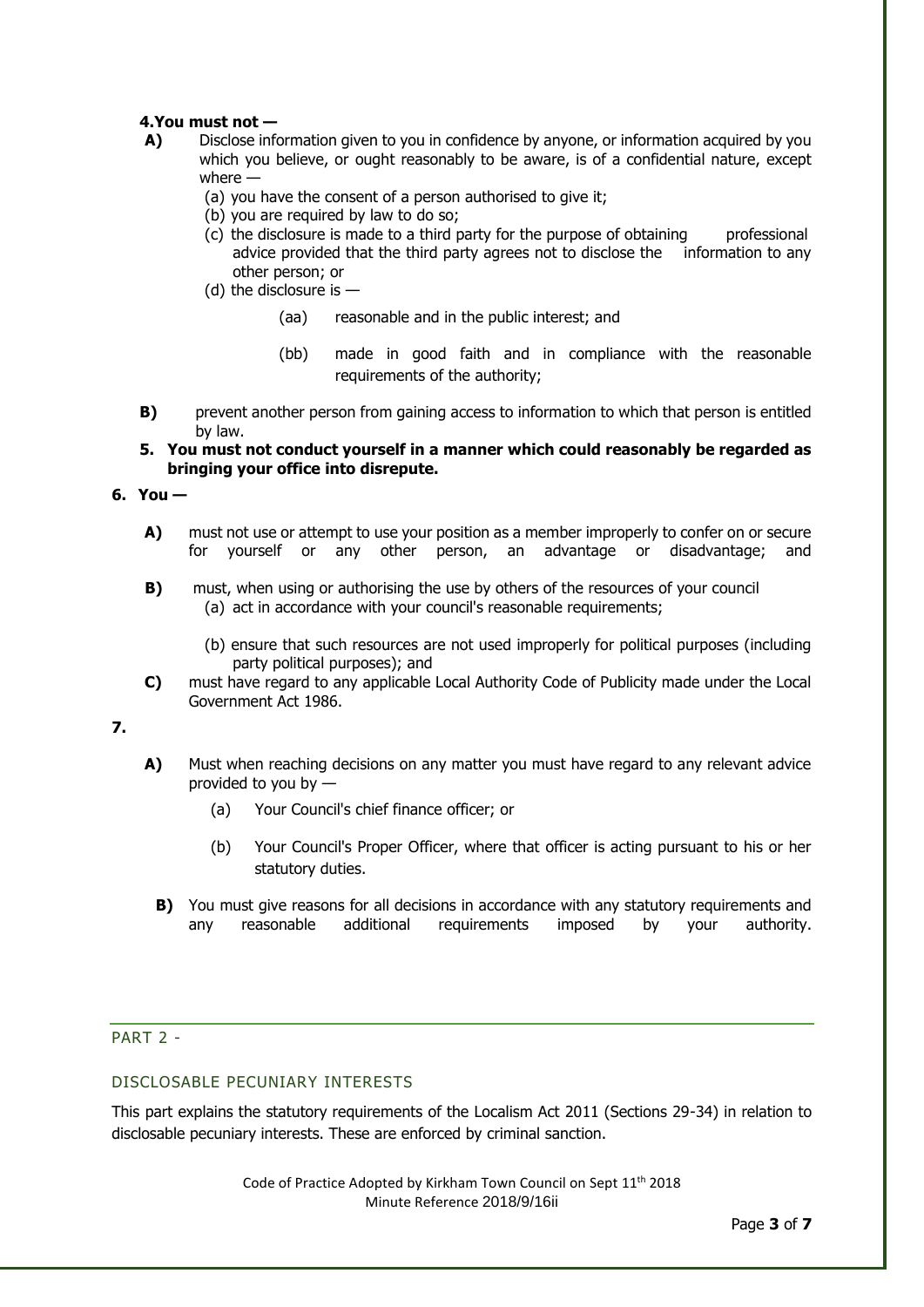## **8. Notification of disclosable pecuniary interests**

Within 28 days of becoming a member or co-opted member, you must notify the Proper Officer of any 'disclosable pecuniary interests'. A 'disclosable pecuniary interest' is an interest of yourself or your partner (which means spouse or civil partner, a person with whom you are living as husband or wife, or a person with whom you are living as if you are civil partners) of the following descriptions:

- (a) Details of any employment, office, trade, procession or vocation carried on for profit or gain
- (b) Details of any payment or provision of any other financial benefit (other than from the relevant council) made or provided within the relevant period in respect of any expenses incurred by you in carrying out duties as a member, or towards your election expenses. (This includes any payment or financial benefit from a trade union within the meaning of the Trade Union and Labour Relations (Consolidation) Act 1992.
- (c) Details of any contract which is made between the relevant person (or a body in which the relevant person has a beneficial interest) and the relevant council under which goods or services are to be provided or works are to be executed; and which has not been fully discharged.
- (d) Details of any beneficial interest in land which is within the area of the relevant council
- (e) Details of any licence (alone or jointly with others) to occupy land in the area of the relevant council for a month or longer.
- (f) Details of any tenancy where (to your knowledge) the landlord is the relevant council; and the tenant is a body in which the relevant person has a beneficial interest.
- (g) Details of any beneficial interest in securities of a body where that body (to your knowledge) has a place of business or land in the area of the relevant council; and either the total nominal value of the securities exceeds £25,000 or one hundredth of the total issued share capital of that body; or if that share capital of that body is of more than one class, the total nominal value of the shares of any one class in which the relevant person has a beneficial interest exceeds one hundredth of the total issued share capital of that class.

For the purposes of the foregoing:

'relevant period' means the period of 12 months ending with the day on which you notify the Proper Officer of your disclosable pecuniary interest, and 'relevant person' means you or your spouse or partner as defined above.

## **9. Non participation in case of disclosable pecuniary interest**

- (a) If you are present at a meeting of the Council, or any committee, subcommittee, joint committee or joint sub-committee of the council, and you have a disclosable pecuniary interest in any matter to be considered or being considered at the meeting:
	- $\cdot$  You may not participate in any discussion of the matter at the meeting.
	- \* You may not participate in any vote taken on the matter at the meeting.
	- $\div$  If the interest is not registered, you must disclose the interest to the meeting.
	- $\div$  If the interest is not registered and is not the subject of a pending notification, you must notify the Proper Officer of the interest within 28 days.

In addition, the Council Procedures Rules require you to leave the room where the meeting is held while any decision or voting takes place.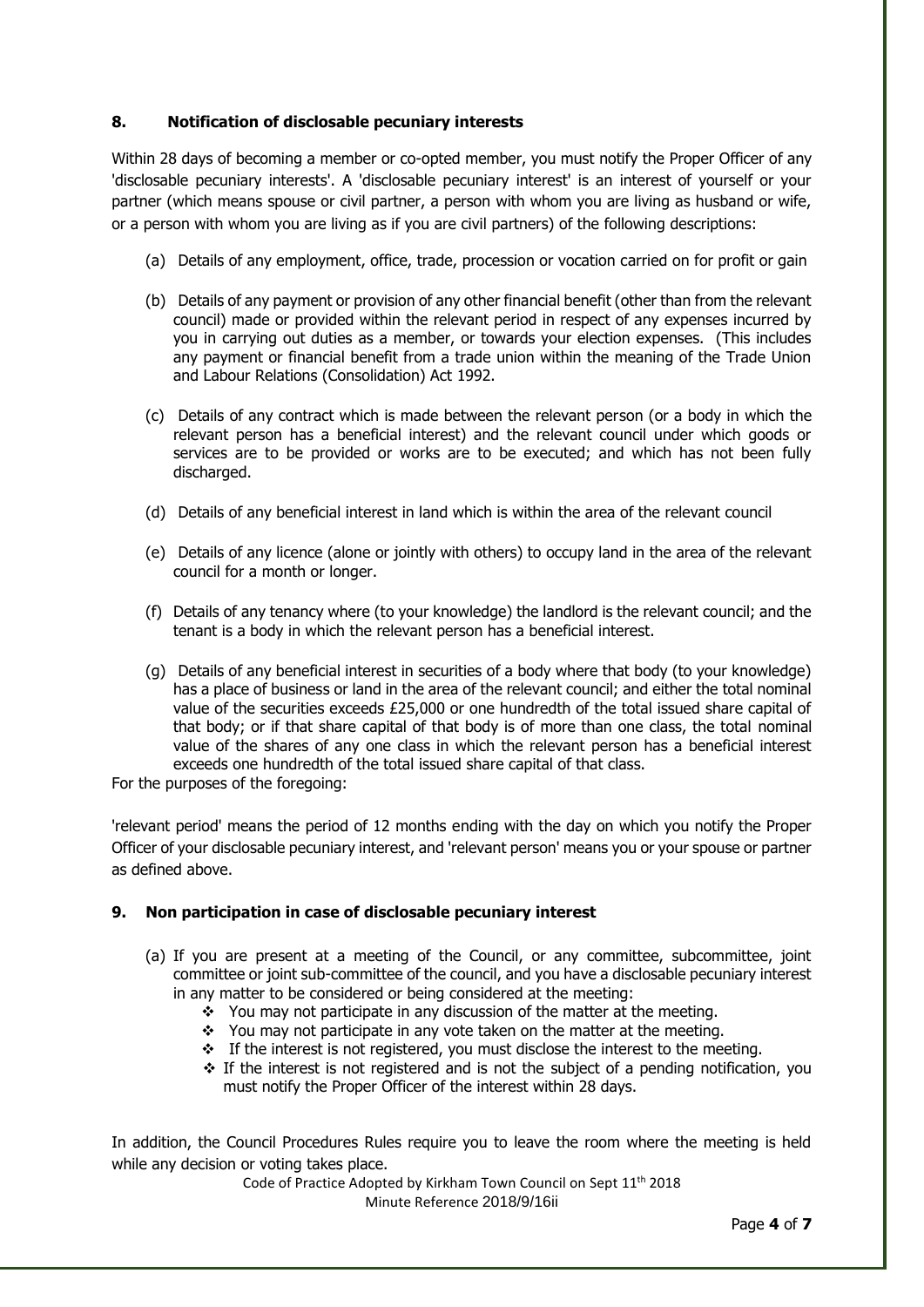(b) Where an executive member may discharge a function alone and becomes aware of a disclosable pecuniary interest in a matter being dealt with or to be dealt with by her/him, the executive member must notify the Proper Officer of the interest and must not take any steps or further steps in the matter.

## **10. Dispensations**

The Standards Committee may grant you a dispensation, but only in limited circumstances, to enable you to participate and vote on a matter in which you have a disclosable pecuniary interest.

## **11. Offences**

It is a criminal offence to:

- Fail to notify the Proper Officer of any disclosable pecuniary interest within 28 days of election.
- Fail to disclose a disclosable pecuniary interest at a meeting if it is not on the Register.
- Fail to notify the Proper Officer within 28 days of a disclosable pecuniary interest that is not on the register that you have disclosed to a meeting.
- Participate in any discussion or vote on a matter in which you have a disclosable pecuniary interest.
- As an executive member discharging a function acting along, and having a disclosable pecuniary interest in such a matter, failing to notify the Proper Officer within 28 days of the interest.
- Knowing or recklessly providing information that is false or misleading in notifying the Proper Officer of a disclosable pecuniary interest or in disclosing such interest to a meeting.

The criminal penalties available to a court are to impose a fine not exceeding level 5 on the standard scale and disqualification from being a councillor for up to 5 years.

## **12. Notification of changes**

Whilst not a requirement of the statue, the Council under this Code of Conduct requires you to notify the Proper Officer within 28 days of any new disclosable pecuniary interest, or any change to a disclosure pecuniary interest already notified/registered.

## PART 3 -

## OTHER INTERESTS

## **13. Notification of Other Interests**

In addition to the foregoing, you must, within 28 days of this Code being adopted by or applied to your Council; or your election or appointment to office (where that is later), notify the Proper Officer in writing of the details of your interests within the following categories, for inclusion in the register of interests:

- a) Details of any body of which you are a member or in a position of general control or management and to which you are appointed or nominated by your local authority.
- (b) Details of anybody exercising functions of a public nature, anybody directed to charitable purposes or anybody one of whose principal purposes includes the influence of public opinion or policy (including any political party or trade union), of which you are a member or in a position of general control or management;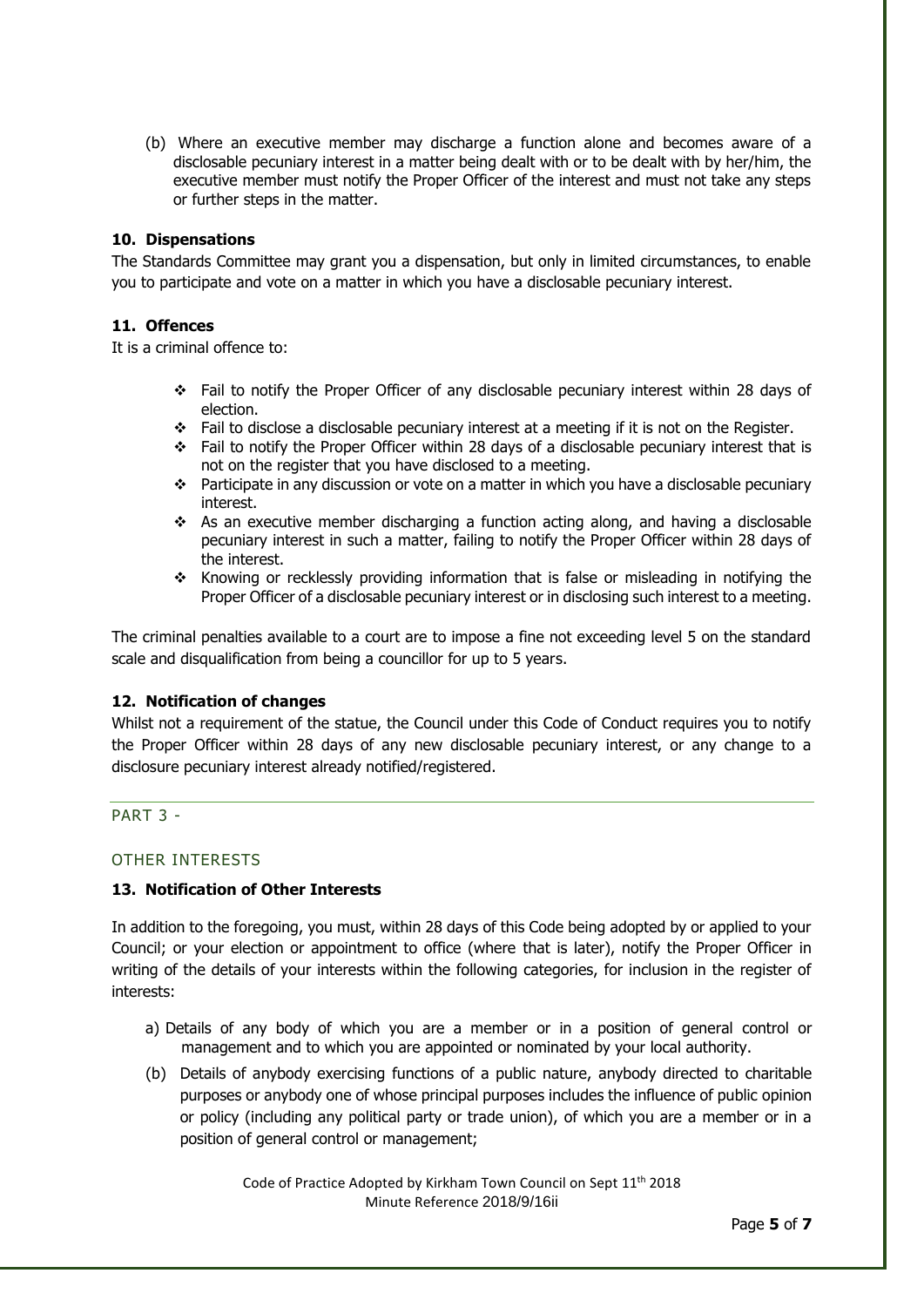(c) Details of any gift or hospitality with an estimated value of at least £25 that you have received within the preceding three years in connection with your role as a member of the Council, and details of the donor.

You must, within 28 days of becoming aware of any new interest or change to any interest registered under this paragraph notify the Proper Officer in writing of the details of that new interest or change.

## **14. Disclosure of Other Interests**

- (1) Subject to sub-paragraphs (2) to (5), where you have an interest described in paragraph 13 above or in paragraph (2) below in any business of your council and where you are aware of the existence of that interest, and you attend a meeting of your council at which the business is considered, you must disclose to that meeting the existence and nature of that interest at the commencement of that consideration, or when the interest becomes apparent.
- (2) You have an interest in any business of your council where a decision in relation to that business might reasonably be regarded as affecting your well-being or financial position or the well-being or financial position of a member of your family or any person with whom you have a close association.
- (3) Where you have an interest in any business of the council of the type mentioned in paragraph 13(c), (gifts and hospitality) you need not disclose the nature or existence of that interest to the meeting if the interest was registered more than three years before the date of the meeting.
- (4) Where you have an interest by virtue of paragraph 13 but, by virtue of paragraph 17, sensitive information relating to it is not registered in the register of members' interests, you must indicate to the meeting that you have an interest, but need not disclose the sensitive information to the meeting.

Where you have an interest in any business of your council by virtue of paragraph 13 or 14 (2), and you have made an executive decision in relation to that business, you must ensure that any written statement of that decision records the existence and nature of that interest.

## **15. Non participation in case of certain other interests**

- (1) Where you have an interest in any business of your council by virtue of paragraph 13 or 14(2) AND the interest is one which a member of the public with knowledge of the relevant facts would reasonably regard as so significant that it is likely to prejudice your judgment of the public interest AND where that business:
	- (a) affects your financial position or the financial position of a person or body through whom the interest arises; or
	- (b) relates to the determining of any approval, consent, licence, permission or registration in relation to you or any person through whom the interest arises, you may not participate in any discussion of the matter at the meeting, and you may not participate in any vote taken on the matter at the meeting.

**Note**: In addition, the Council Procedure Rules require you to leave the room where the meeting is held while any discussion or voting takes place.

(2) Where you have an interest in any business of your council to which paragraph 15(1) applies, you may attend a meeting but only for the purpose of making representations,